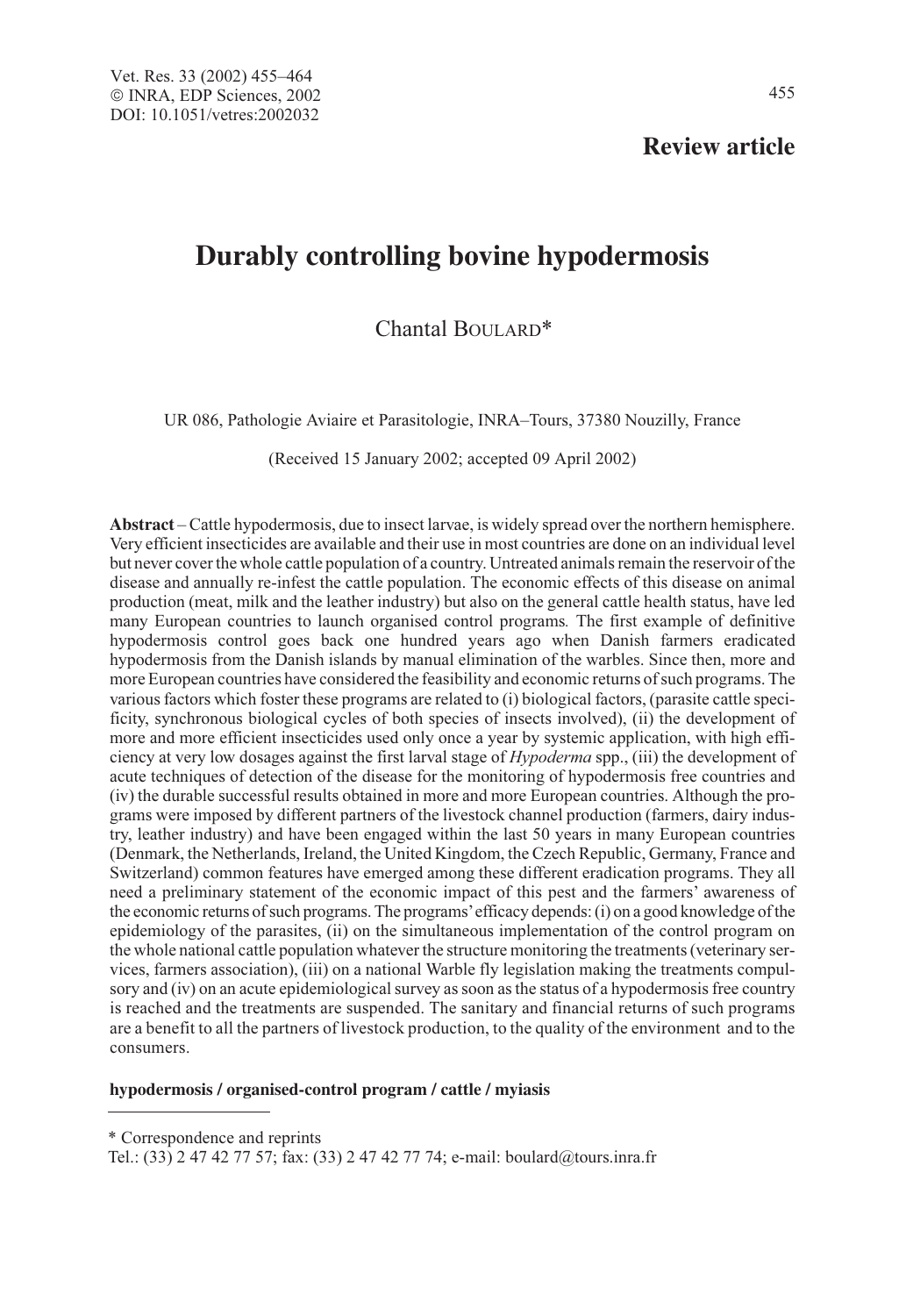### 456 C. Boulard

**Résumé – Maîtrise durable de l'hypodermose bovine**. L'hypodermose bovine est due à des larves d'insecte agent de myiases et est largement répandue sur tout l'hémisphère Nord. Des insecticides très efficaces sont utilisés dans de nombreux pays sur la base de traitements individuels, mais l'ensemble des cheptels n'étant pas traité, des réservoirs de la maladie persistent d'une façon diffuse. L'incidence économique de l'hypodermose bovine sur les performances zootechniques des animaux atteints a conduit de nombreux pays Européens à engager des programmes coordonnés de lutte contre cette maladie. Le premier exemple de maîtrise totale de cette maladie a été donné par les éleveurs Danois il y a cent ans. L'ensemble des cheptels bovins de plusieurs îles danoises ont été systématiquement évarronnés manuellement au cours de plusieurs printemps successifs et le cycle de l'hypodermose a ainsi été interrompu définitivement. Depuis, de plus en plus de pays Européens où sévit cette maladie ont considéré l'intérêt économique d'une telle lutte organisée. Le succès de ces programmes repose sur : (i) des facteurs biologiques (les deux espèces en cause Hypoderma bovis et H. lineatum sont spécifiques des bovins, leur cycle est synchrone), (ii) des insecticides de plus en plus efficaces, utilisés par voie systémique ne nécessitant qu'une injection par an, (iii) des techniques de diagnostic très spécifiques et sensibles développées au cours des 20 dernières années pour permettre de détecter toute apparition de nouveaux foyers dans des zones assainies. Des facteurs communs de succès émergent à partir des différents programmes de maîtrise de l'hypodermose développés en Europe bien qu'ils aient été initiés par différentes structures de la filière bovine (les éleveurs, l'industrie laitière ou l'industrie du cuir). Aujourd'hui le Danemark, les Pays Bas, l'Irlande, le Royaume Uni, la République Tchèque, l'Allemagne, la France et la Suisse ont abouti à cette maîtrise de l'hypodermose. Les points communs de leur programme font apparaître qu'une évaluation de l'impact économique de la maladie et du programme de contrôle doit être faite au préalable, et que les éleveurs doivent en être informés. La progression et l'efficacité de ces programmes reposent sur (i) une bonne connaissance de la biologie du parasite et de l'épidémiologie de la maladie, (ii) l'application simultanée de ce programme (par différents organismes, services vétérinaires, association d'éleveurs), à tous les bovins du pays engagés dans ce programme, (iii) un support législatif rendant obligatoire ces traitements et (iv) une surveillance minutieuse de toute réapparition de la maladie dès que le pays est indemne et que les traitements sont suspendus. Les bénéfices de tels programmes se font en faveur de toute la filière bovine et des consommateurs de viande bovine mais également participent à la qualité de l'environnement.

## **hypodermose / programme de lutte / bovin / myiase**

## **Table of contents**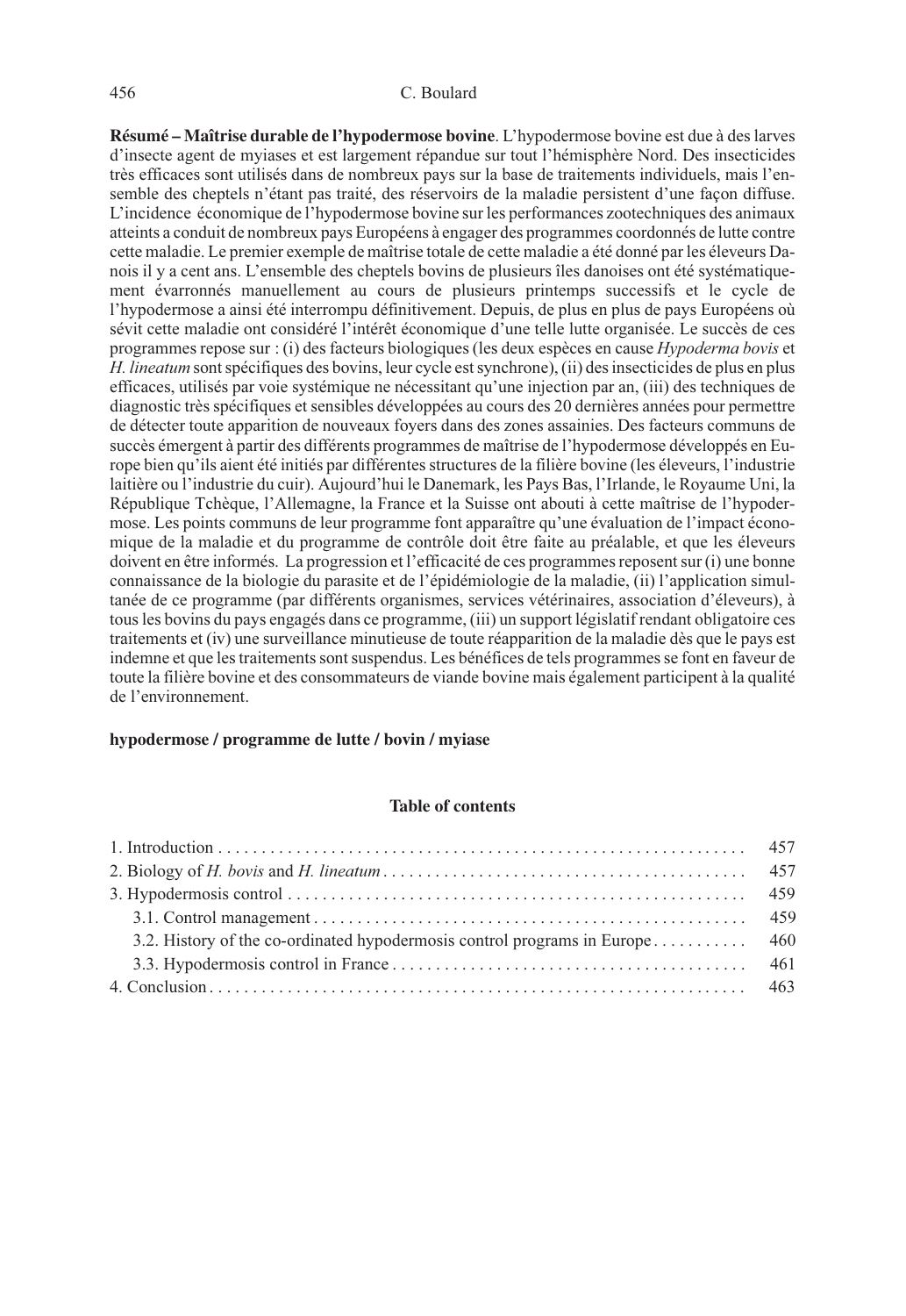## **1. INTRODUCTION**

Hypodermosis is a parasitic disease due to the development of the larval stages of insects (Diptera) inducing myiasis and belonging to the *Hypoderma (H.)* genus. Each species of this genus is strictly a parasite of a ruminant species. H. diana is specific of deer, H. tarandi of reindeer, H. bovis and H. lineatum of cattle. Cattle hypodermosis is widely spread over each continent of the northern hemisphere. Nevertheless, in Europe, within the last 50 years, owing to the economic impact of this disease, eight countries (Denmark, the Netherlands, Ireland, the United Kingdom, the Czech Republic, Germany, France and Switzerland) (Fig. 1) have carried out an efficient control of cattle hypodermosis leading to its eradication. This success of control was possible by considering the biological characteristics of these parasites, well organised animal health structures to implement and monitor the progress of the program, the active participation of all partners of the cattle production channel and new national legislation making each step of the program compulsory.

# **2. BIOLOGY OF** H. BOVIS **AND** H. LINEATUM (Fig. 2)

The most evident clinical manifestations of these parasites are the swelling produced by the second and third larval stages (L2 and L3), commonly named warbles. They appear on the backs of their hosts in the spring and early summer in temperate climates like France (March to July). These stages last for 4 to 6 weeks and the mature third instars leave their hosts and fall on the ground where they pupate. After 4 to 6 weeks the adults emerge. They are flies unable to feed with a short life of one week. They mate, lay their eggs on the hair of the cattle and die. But due to the fact that they must fly between each egg laying, they spray the disease in a radius of 5 to 10 km around their living site. The first stage larvae hatch from the eggs, migrate along the hair and penetrate into the host's skin.



**Figure 1**. Hypodermosis-free countries (shaded in light grey) in Europe in 2001 (Synthesis of the proceeding of the Cost 833 meeting held in Toulouse in 2001).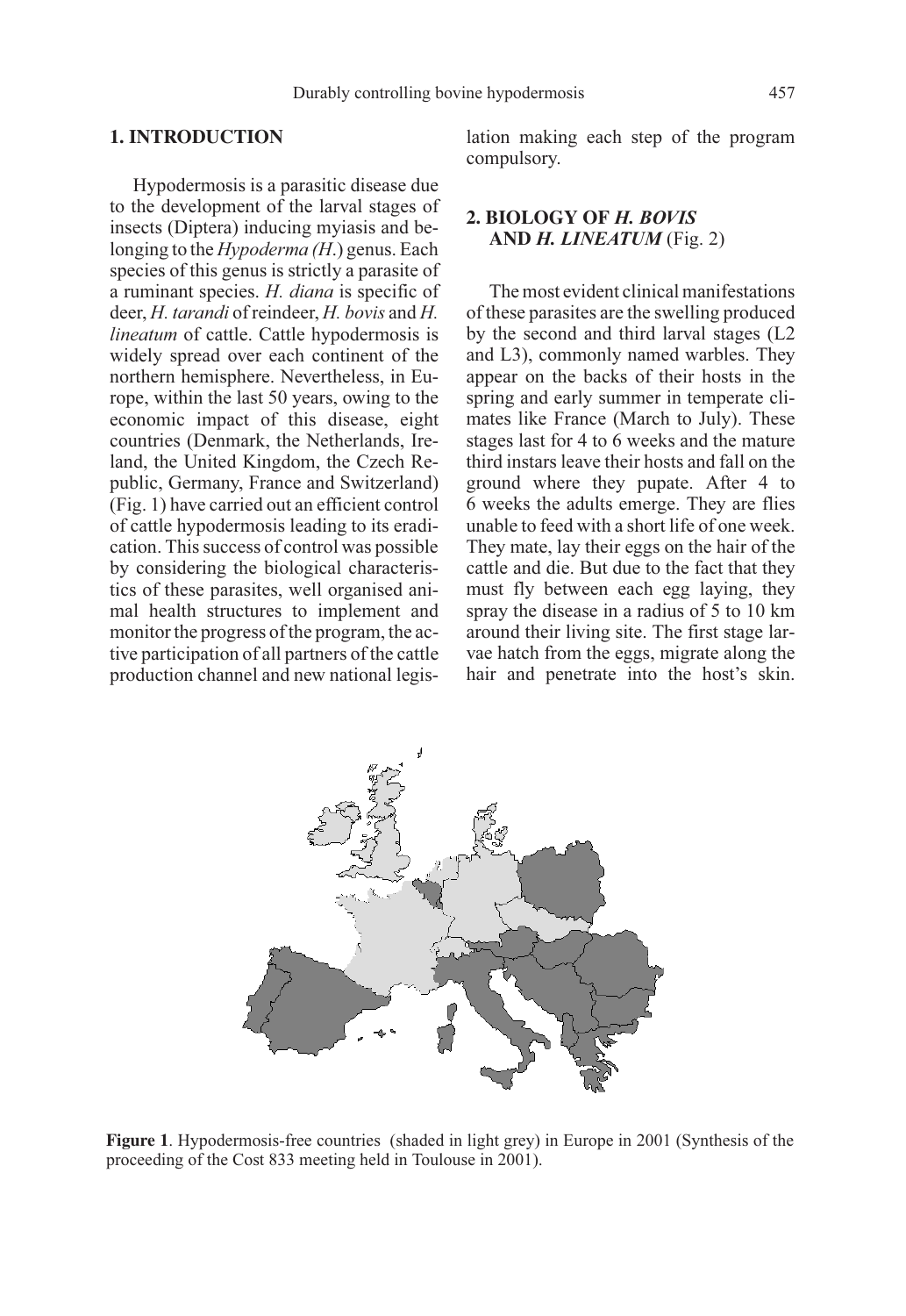

Figure 2. Biological cycle of H. bovis and H. lineatum. **Figure 2**. Biological cycle of H. bovis and H. lineatum.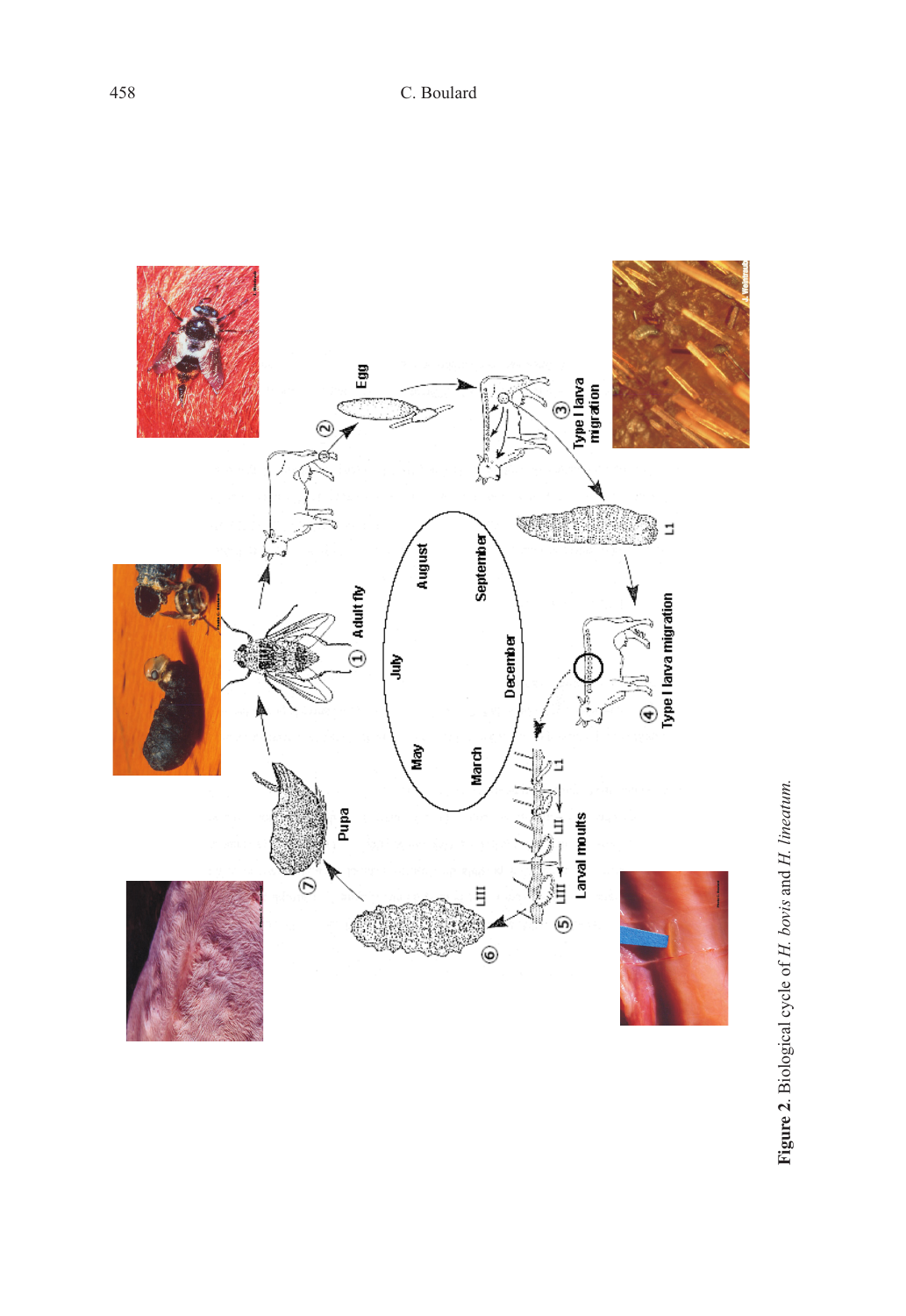Then, they undertake a long migration of 8 to 10 months in the deep connective tissue of their hosts. During these migrations, the endo-parasitic larvae accumulate the energy resources to survive during the pupal and adult stages of their free developmental cycle. The complex part of their life cycle inside their host provides different opportunities for interactions with the host's immune system [5] and the host's tissues on which the larvae feed. In France, this first stage lasts from August to March. The first stage larvae migration ends in the dorsal connective tissue of cattle where they moult into the second then into the third stages. The biological cycle is annual and the H. lineatum cycle precedes the H. bovis cycle by 1 to 2 months. The major economic impacts of the disease are related to damages caused to the cattle's skin and subsequently to the leather industry, to the decrease of zootechnical performances of the cattle (reduced weight and milk production), carcass depreciation associated with their trimming [9] and to a depressed sanitary status since these larvae induce a general immuno-depression of their hosts [5, 10]. When no hypodermosis control occurs, the intensity of the parasitism per animal varies from 50 to 150 warbles [3] but quite often reaches 700 warbles. This is the case in Mongolia [12], in the Chinese Tibet province [16] and in Morocco [4].

#### **3. HYPODERMOSIS CONTROL**

During the second half of last century, the same efficient insecticides have been available in all countries. The Organophosphorus compounds (OP) were marketed during the nineteen-sixties, then the anti-parasitic macrolides within the nineteen-eighties. These molecules have been widely used to cure different parasitic diseases all over the world. But the strategy of bovine hypodermosis control varies depending on the countries.

#### **3.1. Control management**

Two strategies of treatment of cattle hypodermosis can be adopted.

– In one case, the hypodermosis treatment of cattle remains the owners' initiative. In such a situation each treated animal is efficiently cured and the regional intensity of the disease decreases to a relatively low value (10 to 20 warbles/animal). In such a situation, some farmers take no more interest in this disease, even if with such parasitic pressure its zootechnical impact can still reduce the profit per animal [9]. Other farmers consider that the treatment can be selectively targeted, to young cattle, generally the most heavily infested [3]. In these countries the mean hypodermosis animal prevalence (number of infested cattle/ total number of examined cattle) is reduced, but the herd prevalence (a herd is considered as infested, even if one cattle only is infested in the herd) remains high (> 60%). Consequently, the disease spreads all over the bovine population from each lowly infested herd, year after year, and constrains the owners to repeat annual treatments to keep hypodermosis at a tolerable economic level. This repetitive annual use of drugs presents negative side effects. It favours the pollution of the environment, increases the drug residues in meat and milk and the risk of developing a parasite drug resistance and finally induces repetitive expenses for the cattle owners.

– In another case, hypodermosis control can be co-ordinated on a regional or national level. Considering that H. bovis and H. lineatum are specific parasites of cattle, that all their populations are endo-parasitic during the autumn and winter, it was considered possible to control this disease by the simultaneous treatment of the whole cattle population on a large scale. This option requires an efficient co-ordination of the treatment by active animal health structures and the farmers' participation, however it presents the advantages of limiting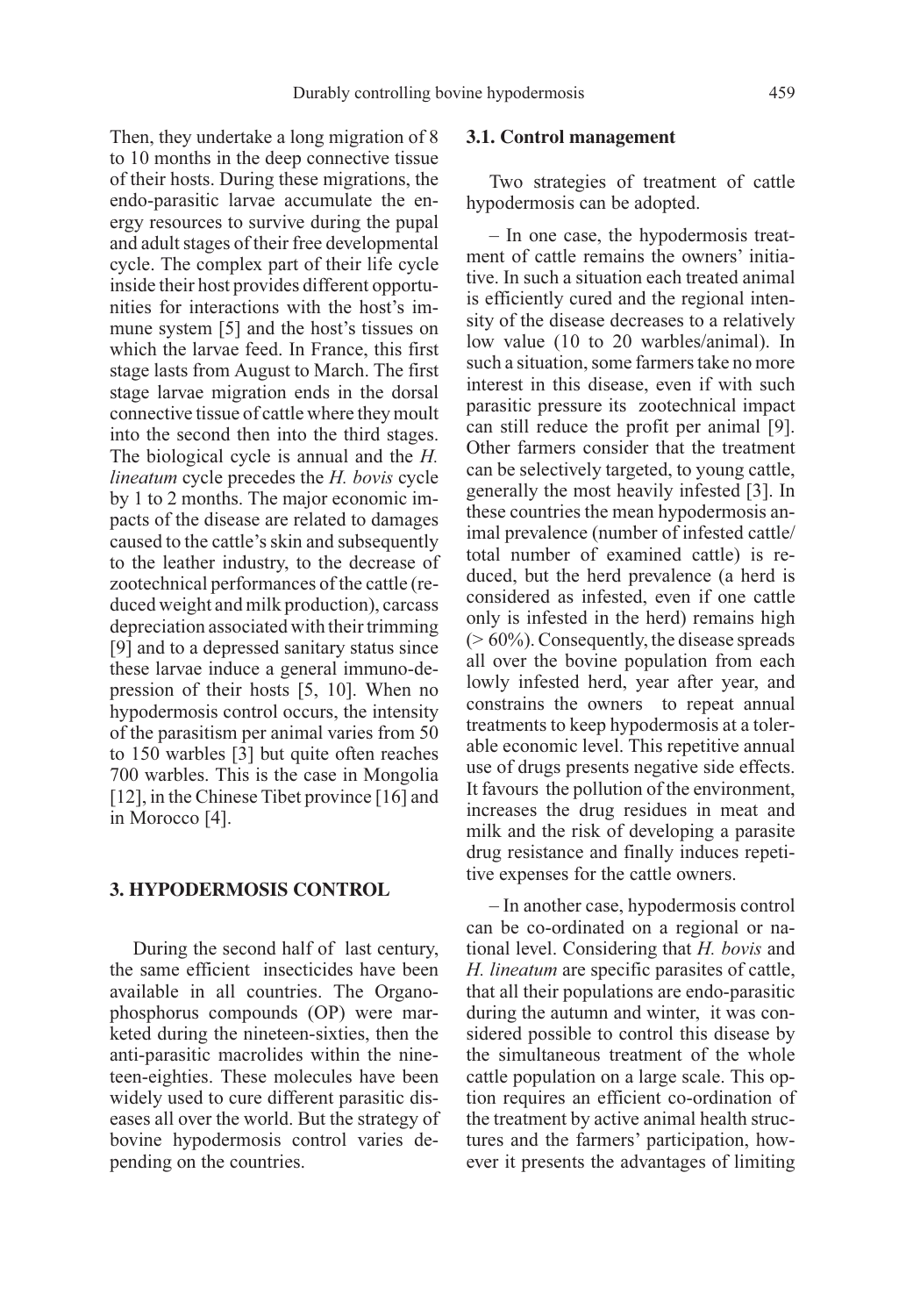the annual treatment to only 2 to 4 years and consequently the treatments are suspended and all their associated negative side effects are avoided. Moreover it has been observed that the first instar larvae are very susceptible to some insecticides such as avermectines; whereas an injection of Ivomec $\mathscr P$  at a posology of 200 µg/kg was necessary to kill the warbles, a posology as low as 2 µg/kg was enough to kill the first stage larvae [2]. In these programs, when a durable control is reached, a rigorous survey of the disease must be carried out to avoid its reappearance. Any hypodermosis focus may spread very rapidly. An example was described in Ireland in the county of Westmeath in the nineteen-eighties (Fig. 3). This county was warble free for 3 years, when in 1982, the veterinary services detected 7 farms with 32 infested cattle. No treatment was applied until 1985, thinking that with a so low prevalence the disease would disappear. During this period the survey was reinforced each spring by repetitive warble examinations. Three years later hypodermosis affected 312 farms and 2 270 cattle (personal information from Dr. Duffy, Irish veterinary services). Also, the detection of any reappearance of the disease is essential to maintaining a durable control.

## **3.2. History of the co-ordinated hypodermosis control programs in Europe**

Hypodermosis was a major parasitism of cattle all over Europe until control programs were launched within the last century. A century ago, the important economic impact of the warble-fly, on cattle production and the leather industry led Danish farmers to control these parasites by manual extraction of the warbles during the emergence period [8]. In the Danish Islands, after voluntary systematic warble manual elimination, it



**Figure 3**. A three-year hypodermosis diffusion in a previously hypodermosis-free Irish county (from Duffy, Irish Veterinary services).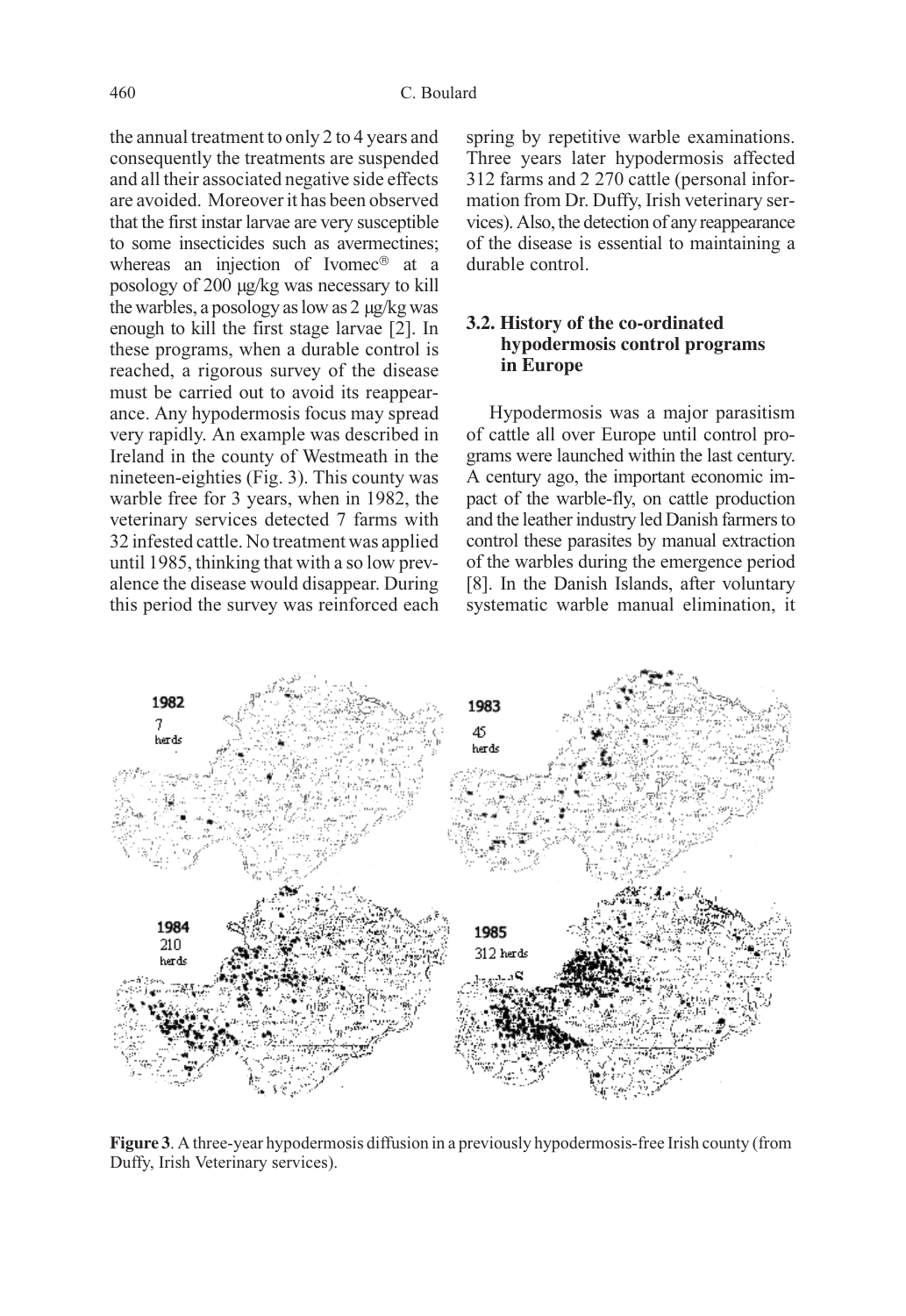was thus demonstrated, over a short time (1899–1901), that this pest could be permanently controlled, if no hypodermosis infested cattle were reintroduced onto the island. On a small scale, all the bases of the management of a durable hypodermosis control program were stated. The basic principles of warble control are (1) the awareness of the economic impact of hypodermosis and the involvement of all partners of the cattle producers channel, (2) the simultaneous control of all the larvae of H. bovis and H. lineatum hosted by the cattle livestock on a territorial unit, (3) an acurate survey of any reintroduced infested cattle.

The extension of such control measures on the whole national territory required more than voluntary treatments to be developed by all the farmers simultaneously over the whole cattle population. Warble fly control legislation needed to be introduced to make these co-ordinated treatments compulsory. Under the request of the farmers, the Danish government introduced the first warble-fly control legislation in 1923 based on the use of an insecticide (rotenone) towards warbles. This measure was rapidly fully effective on the Danish islands. In Jutland, submitted in the South border to permanent re-infestations from Germany, the eradication was only achieved, by 1949 [8].

The development of insecticides efficient on warbles (rotenone and DDT) and then those presenting a systemic activity killing the endoparasitic stage of Hypoderma spp. (organo-phosphorus compounds, avermectins, milbemycins, etc.), favoured the development of the implementation of national programs of hypodermosis control which have been progressively launched in Europe over the last 50 years.

They reached their goal in variable periods depending on the methods of larval destruction.

Warble elimination by manual extraction or topical insecticide application were time consuming and difficult to generalise to the whole cattle population but national control programs started to be really efficient with the arrival on the market of systemic insecticides during the nineteenfifties.

A unique treatment, using a systemic insecticide and carried out in the winter against the endoparasitic stage, kills the whole *Hypoderma* population hosted in cattle. National eradication programs have been elaborated on this principle, considering that  $H$ , bovis and  $H$ , lineatum are strictly cattle-specific and consequently the treatment of the whole cattle population of a country in the winter must eliminate the whole *Hypoderma* spp. population. As soon as the cattle population of a region is hypodermosis free, the treatment can be suspended.

Such programs started in the nineteen-fifties in the Netherlands under the pressure of dairy producers, then in the end of the nineteen-sixties in Ireland and at the end of the nineteen-seventies in the UK and Czechoslovakia under governmental pressure and in different lands of Germany under the farmer organisations demands. Depending on the country, the chemotherapy was applied by the farmers or veterinarians and the progress of these programs were always evaluated by the veterinary services. All these programs were founded on new national legislation implementing the procedures of the hypodermosis control programs. All these countries except Slovakia have maintained a hypodermosis free status [11].

### **3.3. Hypodermosis control in France**

In France, various attempts to efficiently control hypodermosis failed until the end of the nineteen-eighties. These preliminary projects were launched by the leather industry and mainly targeted young cattle.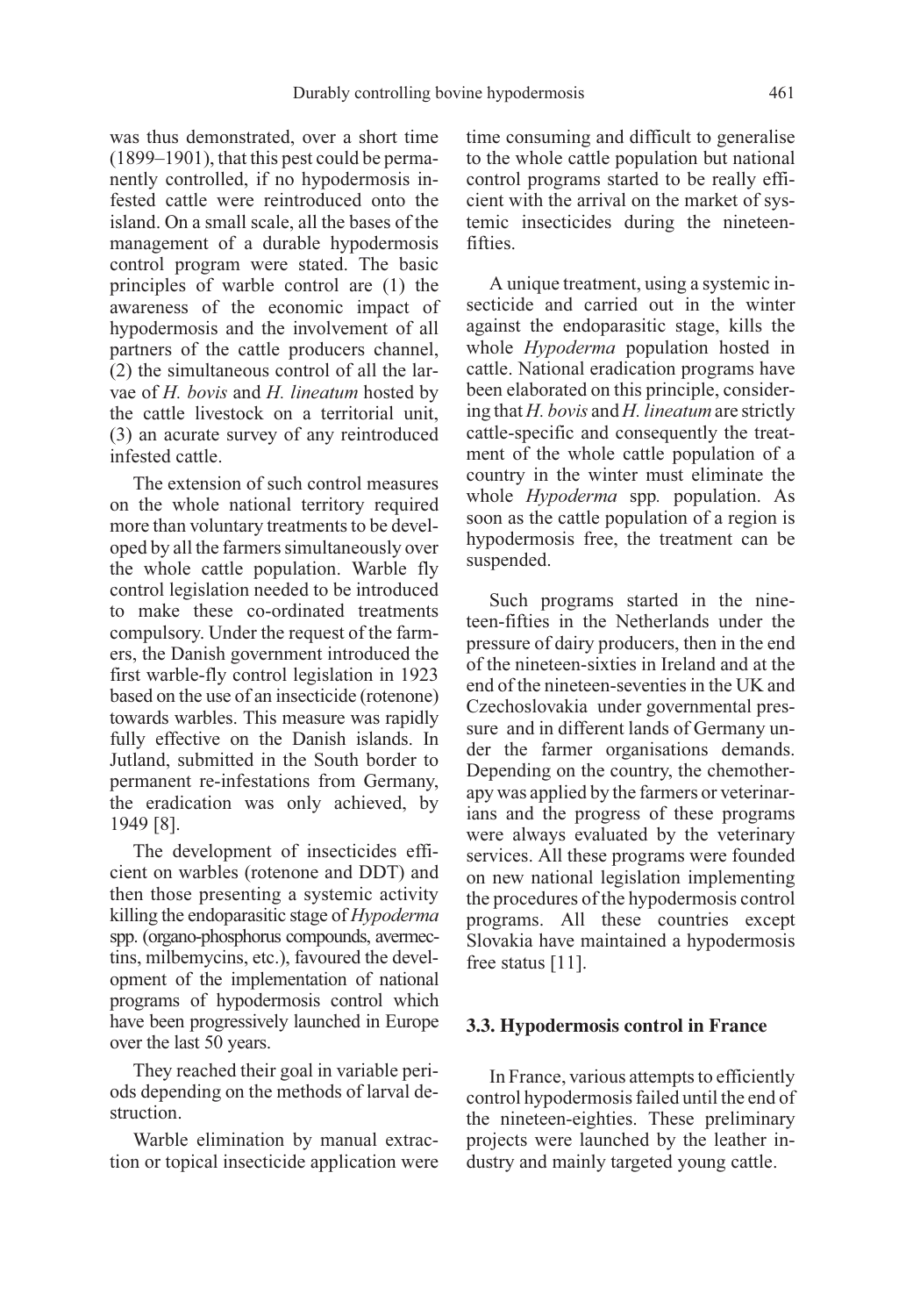In the autumn of 1988, under the farmers' organisation pressure, a hypodermosis control scheme was introduced in France all over the territory. The national policy for hypodermosis control was elaborated by all the partners of the cattle production channel including the National Veterinary Services, the livestock producers (meat and milk) and the leather industry, associated to a National Managing Committee (NMC) [14]. The management of this project was under the responsibility of the National Federation of the Sanitary Farmers' Association (FNGDS). The progress of this scheme was evaluated every year by the NMC.

The strategy of treatment led to a generalisation of treatment for the whole cattle population on a regional basis until the regional hypodermosis herd prevalence decreased to 5 %. At this stage and for lower herd prevalence, intensive treatments were only maintained in the infested herds and nearby farms. In each region launching this program, the treatments of all the cattle herds started on restricted territories and spread like an oil spot to cover the whole region, during the following 3 years.

In 1988, the drugs used for the hypodermosis treatments were organophosphorus compounds (OP) for dairy cows and avermectins used at the industry-recommended dosage for young cattle (200  $\mu$ g/kg), or micro-dosages of Ivomec<sup>®</sup> (2 µg/kg) for all other cattle categories. The dose efficacy of the micro-dosage was demonstrated by Argenté and Hillion [2], and the plasma and milk residue concentrations were studied by Alvinerie et al. [1]. Progressively anti-parasitic macrolides have been generalised instead of OP.

While the European programs of hypodermosis control immediately covered the whole national territory, the French program was managed on a regional level (Fig. 4) and started by law, when in a partic ular region, 60 % of the farmers agreed. In 1994, only three regions, Bretagne, Bourgogne and Midi-Pyrénées, presented a herd prevalence < 5 %. In November 1994, the Ministry of Agriculture introduced a new regulation requiring the simultaneous treatment of all French regions with a hypodermosis herd prevalence  $> 5\%$ , with this law becoming compulsory for the 1998 campaign.

This new regulations stimulated the treatment procedures. The results in the summer of 1998 assessed that 14 regions presented a herd prevalence  $\leq 5\%$ . In the autumn of 1998, 16 millions cattle were



**Figure 4.** Year of regional involvement in the hypodermosis control program (FNGDS data).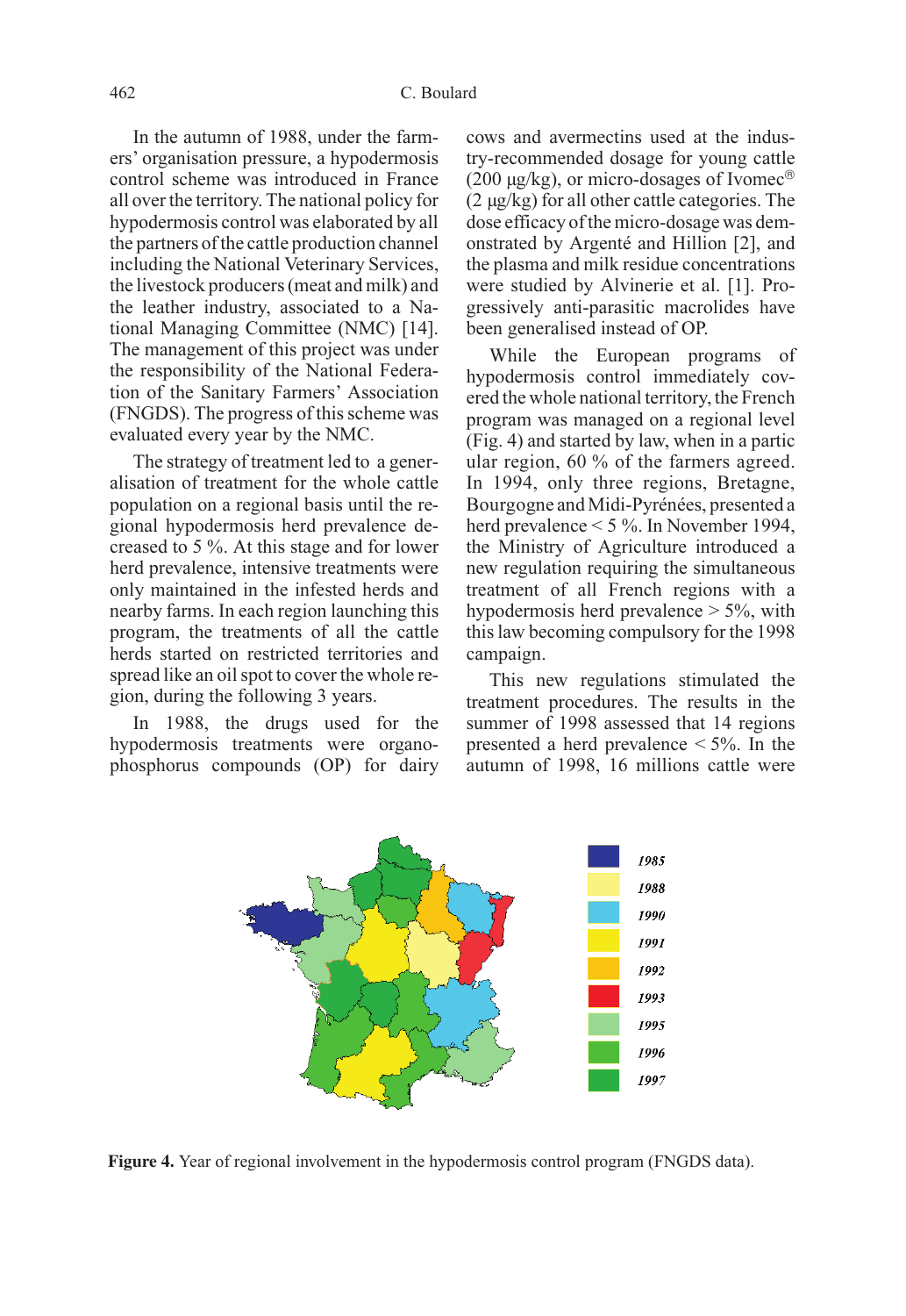concerned by this law [13] and in the summer of 1999 only two regions still presented a herd prevalence > 5% (Provence-Alpes-Côte-d'Azur and Limousin) (Fig. 5). In the spring of 2001, the national herd prevalence was under 0.4% and the animal prevalence was less than 0.01%.

As soon as the herd prevalence in a region is under 5%, the treatments are suspended and all efforts are targeted on the detection of any remaining hypodermosis focus, introduced from infested animals from some still infested herds or, on the borders, from still infested countries.

During the first years of this scheme, the diagnosis of the disease was assessed by a unique clinical examination of cattle for warbles during the spring. This method under-estimated the prevalence of the disease by 36 to 60% [15].

A serological survey was launched more recently. The annual kinetics of the antibody response during hypodermosis has been well characterised [7]. Also, a serological survey on pooled sera (per 10) of the herd, or, in the milk tank of the dairy herd, has been progressively introduced [6] reducing the cost of such a survey. Such a method allows an early diagnosis of hypodermosis and could introduce a preventive winter treatment. As described previously in France [7], a peak of anti-Hypoderma spp. antibodies is observed in the winter (December to March), at the period of blood samplings for other prophylaxies (brucellosis or leucosis), since the same blood sample can also be used for immuno-diagnosis of hypodermosis.

# **4. CONCLUSION**

Today the hypodermosis situation is under control in France, and in seven other European countries. The success of the control programs launched within the last 50 years have been reached in a short time.

The control programs efficacy depends on the following:

– (i) A good knowledge of the epidemiology and the biology of the parasites. The drugs used were very efficient but they also targeted a very specific stage of the parasite, the first larval stage, particularly susceptible to some insecticides. Moreover, the two species involved H. bovis and H. lineatum are strictly cattle specific, which implies that no wild reservoir could maintain the disease.

– (ii) Efficient animal health organisation able to simultaneously implement the control program on the whole regional or



**Figure 5**. Hypodermosis herd prevalence (HP) after the national implementation of the hypodermosis control. (The arrow indicates that the program has been implemented on a National scale).